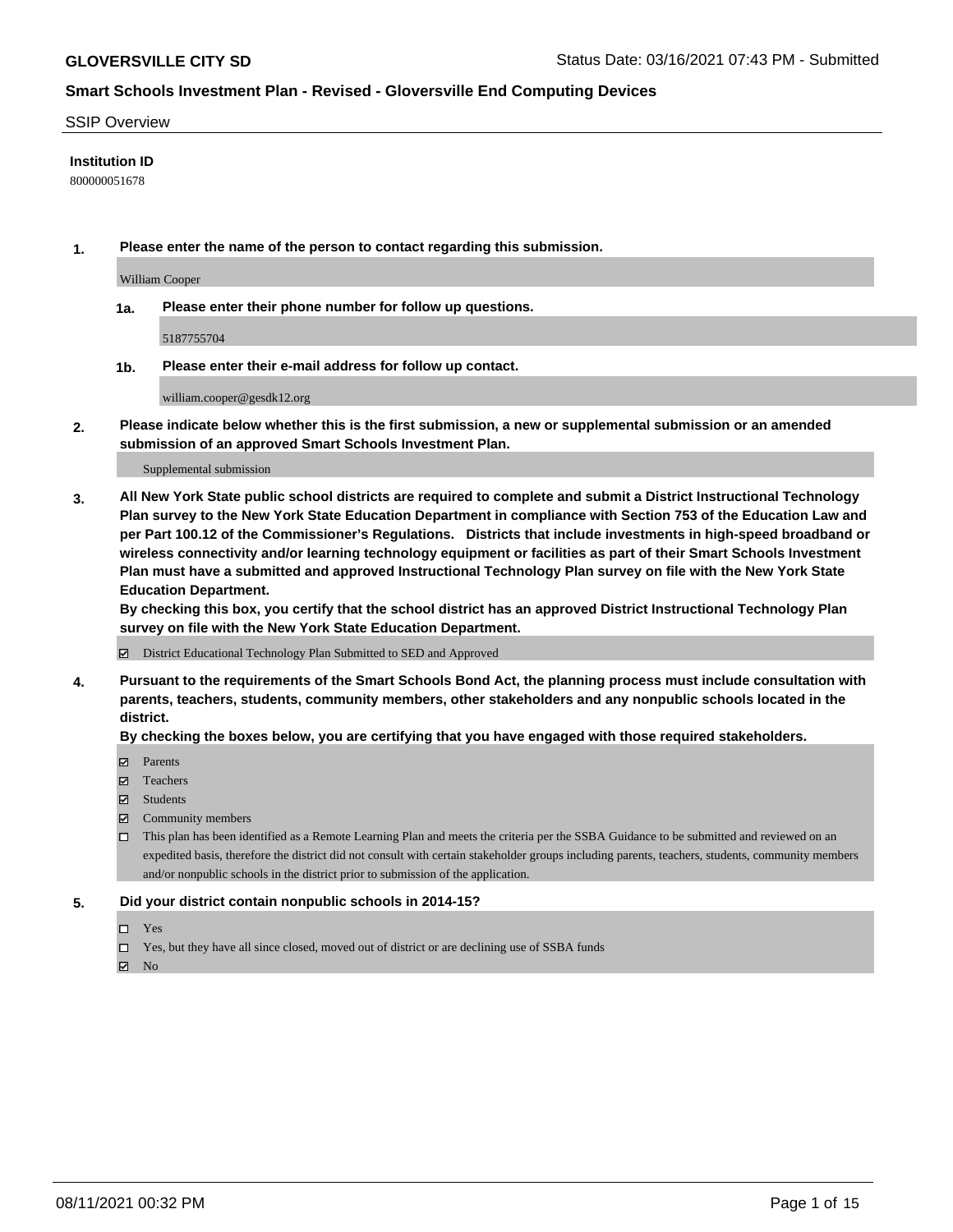#### SSIP Overview

**6. Certify that the following required steps have taken place by checking the boxes below:**

- The district developed and the school board approved a preliminary Smart Schools Investment Plan.
- The preliminary plan was posted on the district website for at least 30 days. The district included an address to which any written comments on the plan should be sent.
- The school board conducted a hearing that enabled stakeholders to respond to the preliminary plan. This hearing may have occured as part of a normal Board meeting, but adequate notice of the event must have been provided through local media and the district website for at least two weeks prior to the meeting.
- The district prepared a final plan for school board approval and such plan has been approved by the school board.
- $\boxtimes$  The final proposed plan that has been submitted has been posted on the district's website.
- This Plan has been identified as a Remote Learning Plan and meets the criteria per the SSBA Guidance to be submitted and reviewed on an expedited basis, therefore this plan has not met certain stakeholder engagement requirements including, consulting with nonpublic schools in advance of plan submission, having the school board conduct a hearing on the plan and/or posting the plan to the district website for a minimum of 30 days. This district will post the Remote Learning Plan to the district's website upon submission of the application.
- **6a. Please upload the proposed Smart Schools Investment Plan (SSIP) that was posted on the district's website, along with any supporting materials. Note that this should be different than your recently submitted Educational Technology Survey. The Final SSIP, as approved by the School Board, should also be posted on the website and remain there during the course of the projects contained therein.**

GESD\_Smart\_Schools\_BOND\_Act\_Presentation\_\_3\_.pdf

**6b. Enter the webpage address where the final Smart Schools Investment Plan is posted. The Plan should remain posted for the life of the included projects.**

https://www.gesdk12.org/article/377034?org=KE

**7. Please enter an estimate of the total number of students and staff that will benefit from this Smart Schools Investment Plan based on the cumulative projects submitted to date.**

3,100

**8. An LEA/School District may partner with one or more other LEA/School Districts to form a consortium to pool Smart Schools Bond Act funds for a project that meets all other Smart School Bond Act requirements. Each school district participating in the consortium will need to file an approved Smart Schools Investment Plan for the project and submit a signed Memorandum of Understanding that sets forth the details of the consortium including the roles of each respective district.**

 $\Box$  The district plans to participate in a consortium to partner with other school district(s) to implement a Smart Schools project.

**9. Please enter the name and 6-digit SED Code for each LEA/School District participating in the Consortium.**

| <b>Partner LEA/District</b> | <b>ISED BEDS Code</b> |
|-----------------------------|-----------------------|
| (No Response)               | (No Response)         |

**10. Please upload a signed Memorandum of Understanding with all of the participating Consortium partners.**

(No Response)

**11. Your district's Smart Schools Bond Act Allocation is:**

\$3,325,186

**12. Final 2014-15 BEDS Enrollment to calculate Nonpublic Sharing Requirement**

|              | Public Enrollment | Nonpublic Enrollment | Total Enrollment | l Nonpublic Percentage |
|--------------|-------------------|----------------------|------------------|------------------------|
| l Enrollment | 2.728             |                      | 2.728.00         | 0.00                   |

**13. This table compares each category budget total, as entered in that category's page, to the total expenditures listed in the category's expenditure table. Any discrepancies between the two must be resolved before submission.**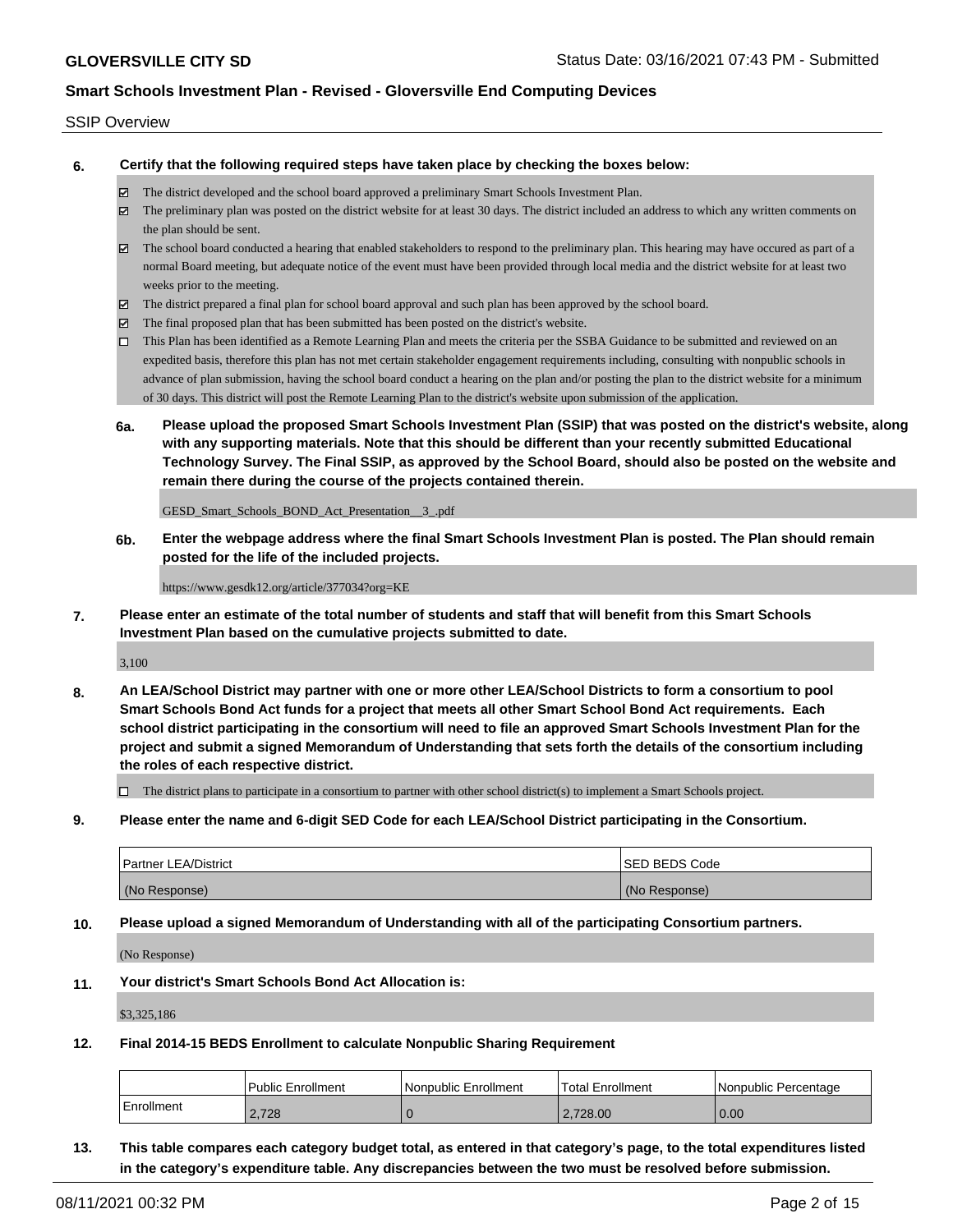# SSIP Overview

|                                                 | <b>Sub-Allocations</b> | <b>Expenditure Totals</b> | Difference |
|-------------------------------------------------|------------------------|---------------------------|------------|
| <b>School Connectivity</b>                      | 0.00                   | 0.00                      | 0.00       |
| <b>Connectivity Projects for</b><br>Communities | 0.00                   | 0.00                      | 0.00       |
| Classroom Technology                            | 848,242.00             | 848,242.00                | 0.00       |
| Pre-Kindergarten Classrooms                     | 0.00                   | 0.00                      | 0.00       |
| Replace Transportable<br>Classrooms             | 0.00                   | 0.00                      | 0.00       |
| <b>High-Tech Security Features</b>              | 0.00                   | 0.00                      | 0.00       |
| Nonpublic Loan                                  | 0.00                   | 0.00                      | 0.00       |
| Totals:                                         | 848,242                | 848,242                   | 0          |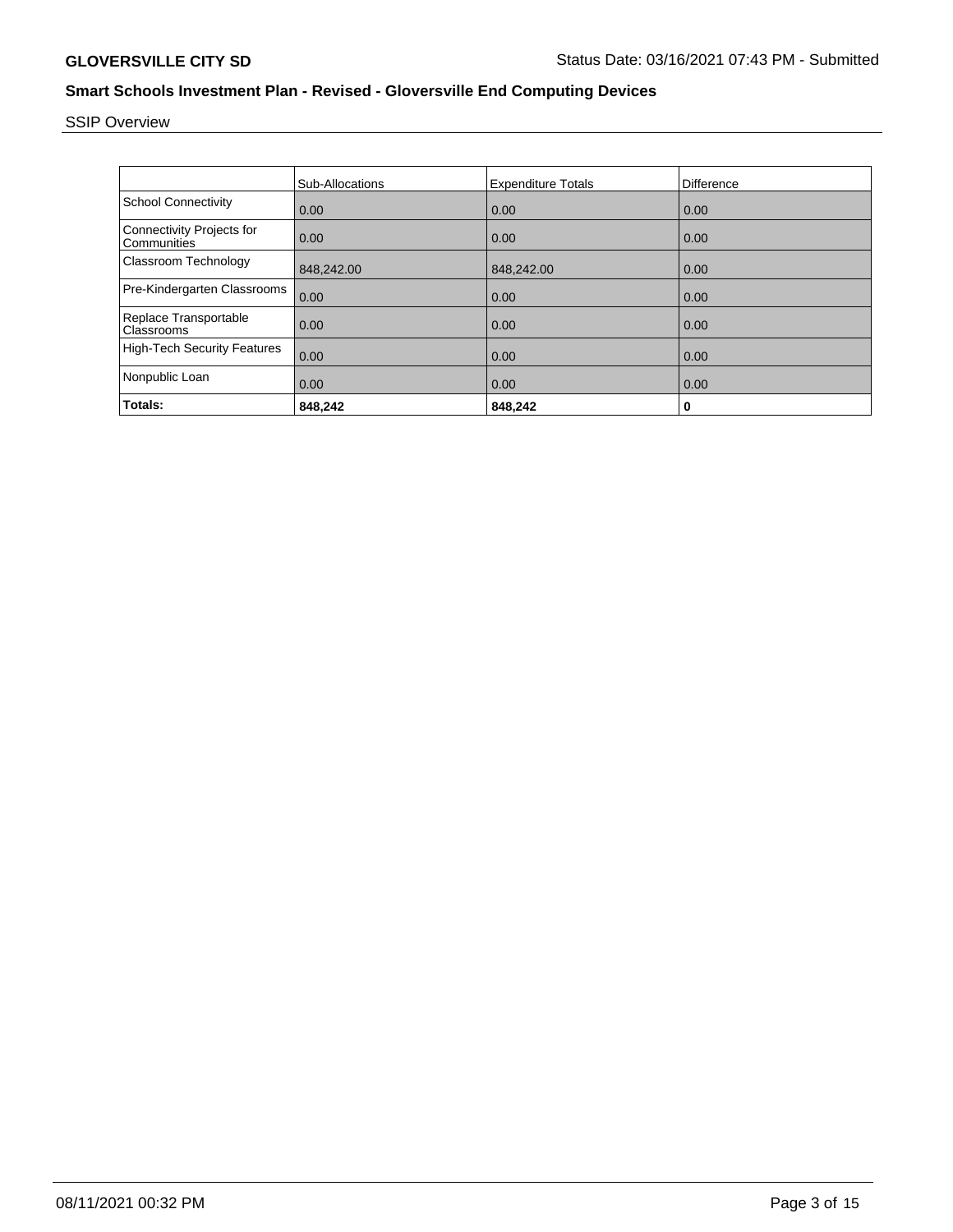School Connectivity

- **1. In order for students and faculty to receive the maximum benefit from the technology made available under the Smart Schools Bond Act, their school buildings must possess sufficient connectivity infrastructure to ensure that devices can be used during the school day. Smart Schools Investment Plans must demonstrate that:**
	- **• sufficient infrastructure that meets the Federal Communications Commission's 100 Mbps per 1,000 students standard currently exists in the buildings where new devices will be deployed, or**
	- **• is a planned use of a portion of Smart Schools Bond Act funds, or**
	- **• is under development through another funding source.**

**Smart Schools Bond Act funds used for technology infrastructure or classroom technology investments must increase the number of school buildings that meet or exceed the minimum speed standard of 100 Mbps per 1,000 students and staff within 12 months. This standard may be met on either a contracted 24/7 firm service or a "burstable" capability. If the standard is met under the burstable criteria, it must be:**

**1. Specifically codified in a service contract with a provider, and**

**2. Guaranteed to be available to all students and devices as needed, particularly during periods of high demand, such as computer-based testing (CBT) periods.**

**Please describe how your district already meets or is planning to meet this standard within 12 months of plan submission.**

(No Response)

**1a. If a district believes that it will be impossible to meet this standard within 12 months, it may apply for a waiver of this requirement, as described on the Smart Schools website. The waiver must be filed and approved by SED prior to submitting this survey.**

 $\Box$  By checking this box, you are certifying that the school district has an approved waiver of this requirement on file with the New York State Education Department.

**2. Connectivity Speed Calculator (Required). If the district currently meets the required speed, enter "Currently Met" in the last box: Expected Date When Required Speed Will be Met.**

|                  | l Number of     | Required Speed | Current Speed in | Expected Speed | Expected Date                        |
|------------------|-----------------|----------------|------------------|----------------|--------------------------------------|
|                  | <b>Students</b> | In Mbps        | <b>Mbps</b>      | to be Attained | When Required                        |
|                  |                 |                |                  |                | Within 12 Months 1Speed Will be Met1 |
| Calculated Speed | (No Response)   | 0.00           | (No Response)    | (No Response)  | l (No Response)                      |

**3. Describe how you intend to use Smart Schools Bond Act funds for high-speed broadband and/or wireless connectivity projects in school buildings.**

(No Response)

**4. Describe the linkage between the district's District Instructional Technology Plan and how the proposed projects will improve teaching and learning. (There should be a link between your response to this question and your responses to Question 1 in Section IV - NYSED Initiatives Alignment: "Explain how the district use of instructional technology will serve as a part of a comprehensive and sustained effort to support rigorous academic standards attainment and performance improvement for students."** 

**Your answer should also align with your answers to the questions in Section II - Strategic Technology Planning and the associated Action Steps in Section III - Action Plan.)**

(No Response)

**5. If the district wishes to have students and staff access the Internet from wireless devices within the school building, or in close proximity to it, it must first ensure that it has a robust Wi-Fi network in place that has sufficient bandwidth to meet user demand.**

**Please describe how you have quantified this demand and how you plan to meet this demand.**

(No Response)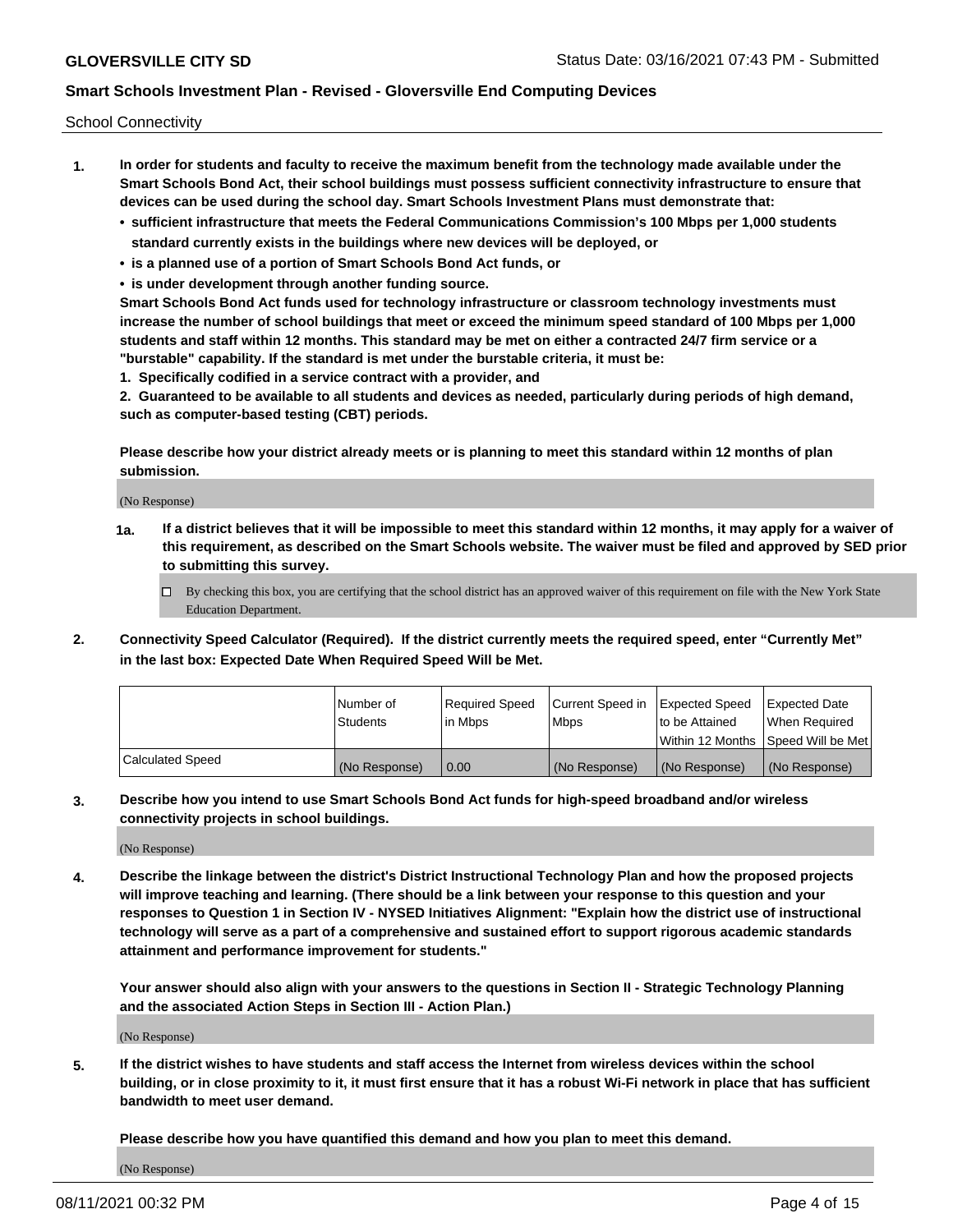School Connectivity

**6. Smart Schools plans with any expenditures in the School Connectivity category require a project number from the Office of Facilities Planning. Districts must submit an SSBA LOI and receive project numbers prior to submitting the SSIP. As indicated on the LOI, some projects may be eligible for a streamlined review and will not require a building permit.**

**Please indicate on a separate row each project number given to you by the Office of Facilities Planning.**

| Project Number |  |
|----------------|--|
| (No Response)  |  |

**7. Certain high-tech security and connectivity infrastructure projects may be eligible for an expedited review process as determined by the Office of Facilities Planning.**

### **Was your project deemed eligible for streamlined review?**

(No Response)

### **8. Include the name and license number of the architect or engineer of record.**

| Name          | License Number |
|---------------|----------------|
| (No Response) | (No Response)  |

### **9. Public Expenditures – Loanable (Counts toward the nonpublic loan calculation)**

| Select the allowable expenditure type.<br>Repeat to add another item under each type. | <b>PUBLIC</b> Items to be<br>l Purchased | Quantity           | Cost Per Item    | <b>Total Cost</b> |
|---------------------------------------------------------------------------------------|------------------------------------------|--------------------|------------------|-------------------|
| (No Response)                                                                         | (No Response)                            | l (No<br>Response) | (No<br>Response) | $\overline{0.00}$ |
|                                                                                       |                                          | 0                  | 0.00             |                   |

## **10. Public Expenditures – Non-Loanable (Does not count toward nonpublic loan calculation)**

| Select the allowable expenditure<br>type.<br>Repeat to add another item under<br>each type. | <b>PUBLIC</b> Items to be purchased | Quantity      | Cost per Item | <b>Total Cost</b> |
|---------------------------------------------------------------------------------------------|-------------------------------------|---------------|---------------|-------------------|
| (No Response)                                                                               | (No Response)                       | (No Response) | (No Response) | 0.00              |
|                                                                                             |                                     |               | 0.00          |                   |

#### **11. Final 2014-15 BEDS Enrollment to calculate Nonpublic Sharing Requirement (no changes allowed.)**

|            | Public Enrollment | l Nonpublic Enrollment | <b>Total Enrollment</b> | Nonpublic Percentage |
|------------|-------------------|------------------------|-------------------------|----------------------|
| Enrollment | 2.728             |                        | 2.728.00                | 0.00                 |

### **12. Total Public Budget - Loanable (Counts toward the nonpublic loan calculation)**

|                                                      | Public Allocations | <b>Estimated Nonpublic Loan</b><br>Amount | Estimated Total Sub-Allocations |
|------------------------------------------------------|--------------------|-------------------------------------------|---------------------------------|
| Network/Access Costs                                 | (No Response)      | 0.00                                      | 0.00                            |
| School Internal Connections and<br><b>Components</b> | (No Response)      | 0.00                                      | 0.00                            |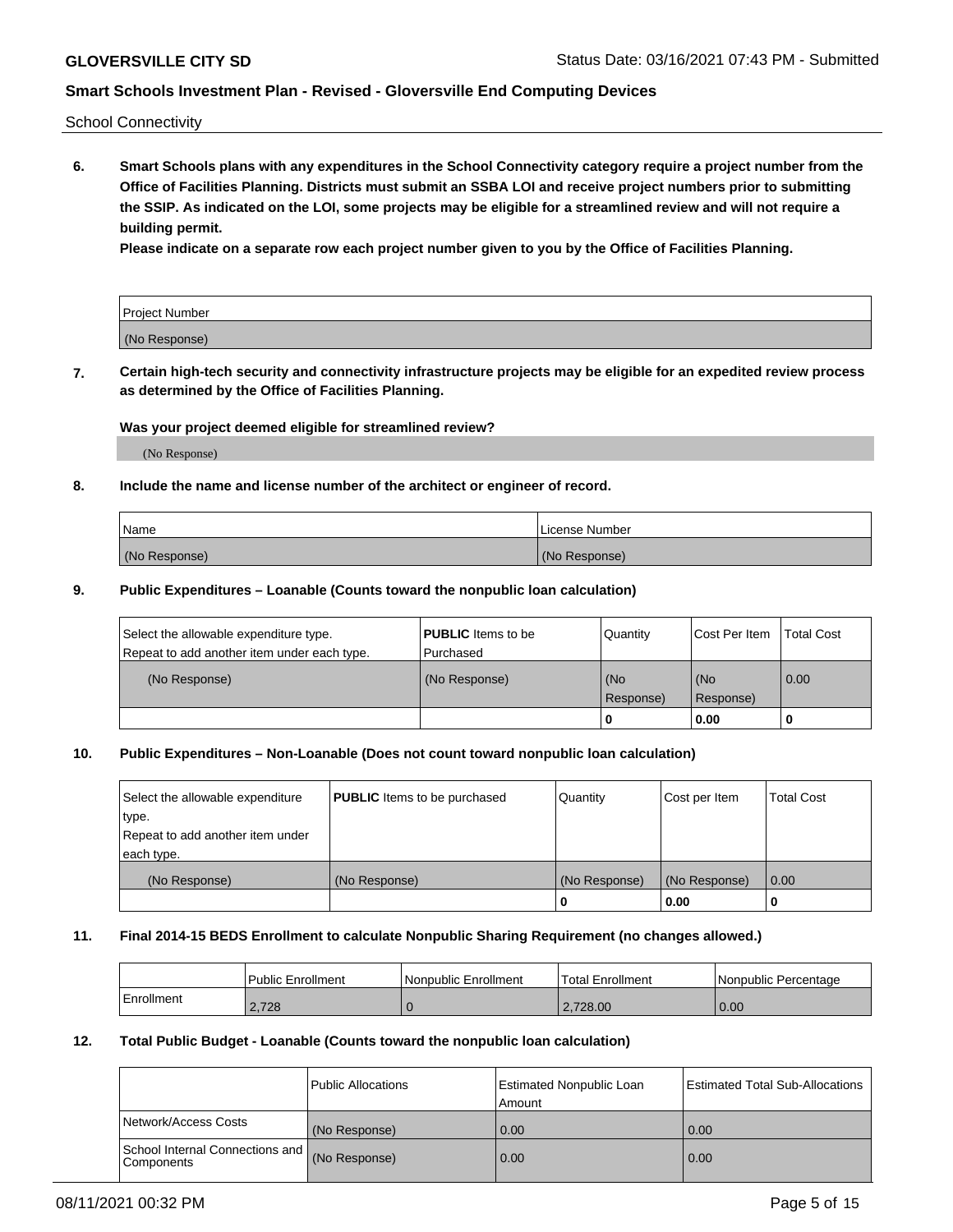School Connectivity

|         | Public Allocations | <b>Estimated Nonpublic Loan</b><br>Amount | <b>Estimated Total Sub-Allocations</b> |
|---------|--------------------|-------------------------------------------|----------------------------------------|
| ⊺Other  | (No Response)      | 0.00                                      | 0.00                                   |
| Totals: | 0.00               |                                           | 0                                      |

# **13. Total Public Budget – Non-Loanable (Does not count toward the nonpublic loan calculation)**

| Sub-<br>Allocation |
|--------------------|
| (No Response)      |
| (No Response)      |
| (No Response)      |
| (No Response)      |
| (No Response)      |
| (No Response)      |
| (No Response)      |
| 0.00               |
|                    |

# **14. School Connectivity Totals**

|                          | Total Sub-Allocations |
|--------------------------|-----------------------|
| Total Loanable Items     | 0.00                  |
| Total Non-Ioanable Items | 0.00                  |
| Totals:                  | 0                     |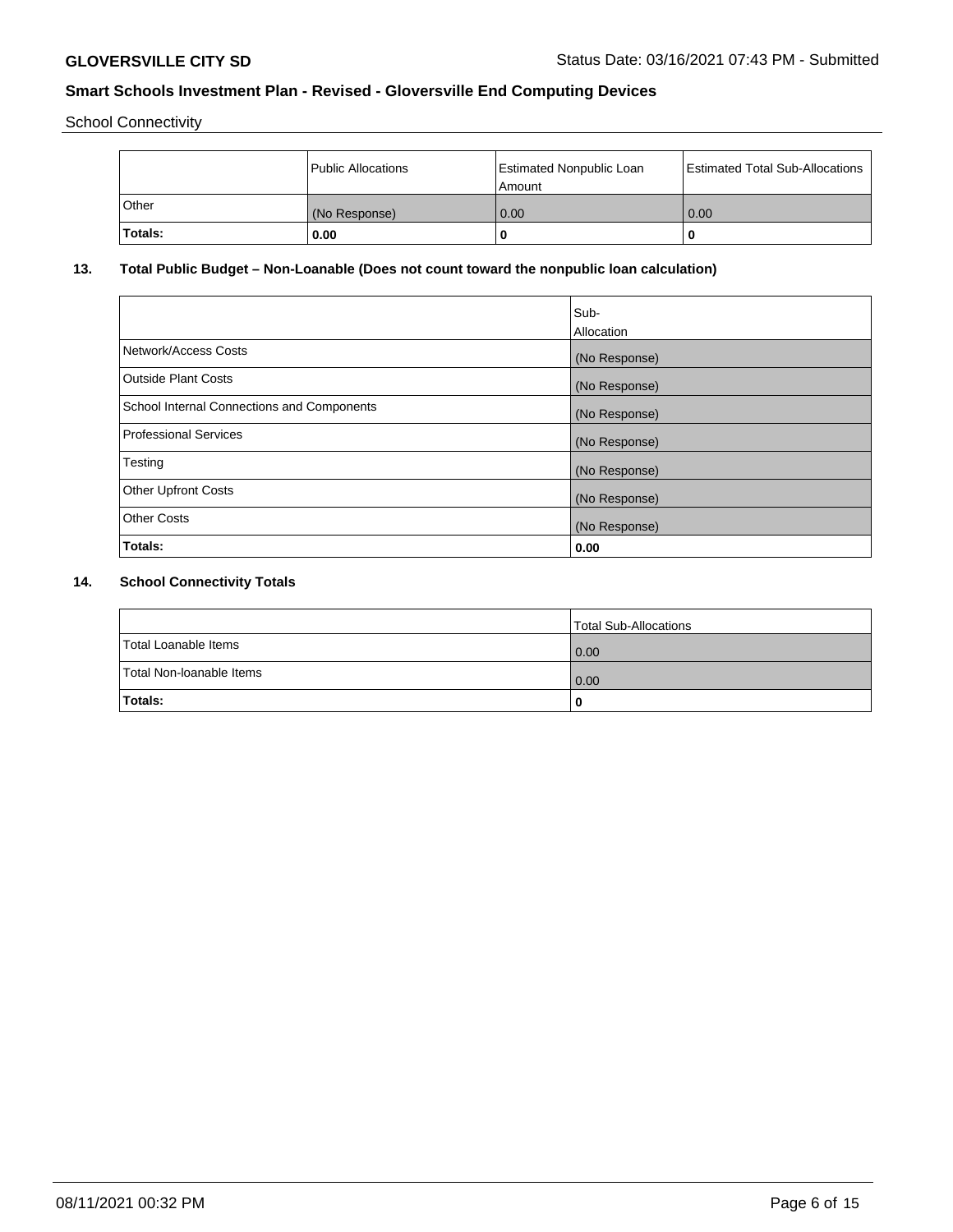Community Connectivity (Broadband and Wireless)

**1. Describe how you intend to use Smart Schools Bond Act funds for high-speed broadband and/or wireless connectivity projects in the community.**

(No Response)

**2. Please describe how the proposed project(s) will promote student achievement and increase student and/or staff access to the Internet in a manner that enhances student learning and/or instruction outside of the school day and/or school building.**

(No Response)

**3. Community connectivity projects must comply with all the necessary local building codes and regulations (building and related permits are not required prior to plan submission).**

 $\Box$  I certify that we will comply with all the necessary local building codes and regulations.

**4. Please describe the physical location of the proposed investment.**

(No Response)

**5. Please provide the initial list of partners participating in the Community Connectivity Broadband Project, along with their Federal Tax Identification (Employer Identification) number.**

| <b>Project Partners</b> | l Federal ID # |
|-------------------------|----------------|
| (No Response)           | (No Response)  |

**6. Please detail the type, quantity, per unit cost and total cost of the eligible items under each sub-category.**

| Select the allowable expenditure | Item to be purchased | Quantity      | Cost per Item | <b>Total Cost</b> |
|----------------------------------|----------------------|---------------|---------------|-------------------|
| type.                            |                      |               |               |                   |
| Repeat to add another item under |                      |               |               |                   |
| each type.                       |                      |               |               |                   |
| (No Response)                    | (No Response)        | (No Response) | (No Response) | 0.00              |
|                                  |                      | o             | 0.00          |                   |

**7. If you are submitting an allocation for Community Connectivity, complete this table.**

**Note that the calculated Total at the bottom of the table must equal the Total allocation for this category that you entered in the SSIP Overview overall budget.**

|                                    | Sub-Allocation |
|------------------------------------|----------------|
| Network/Access Costs               | (No Response)  |
| Outside Plant Costs                | (No Response)  |
| <b>Tower Costs</b>                 | (No Response)  |
| <b>Customer Premises Equipment</b> | (No Response)  |
| <b>Professional Services</b>       | (No Response)  |
| Testing                            | (No Response)  |
| <b>Other Upfront Costs</b>         | (No Response)  |
| <b>Other Costs</b>                 | (No Response)  |
| Totals:                            | 0.00           |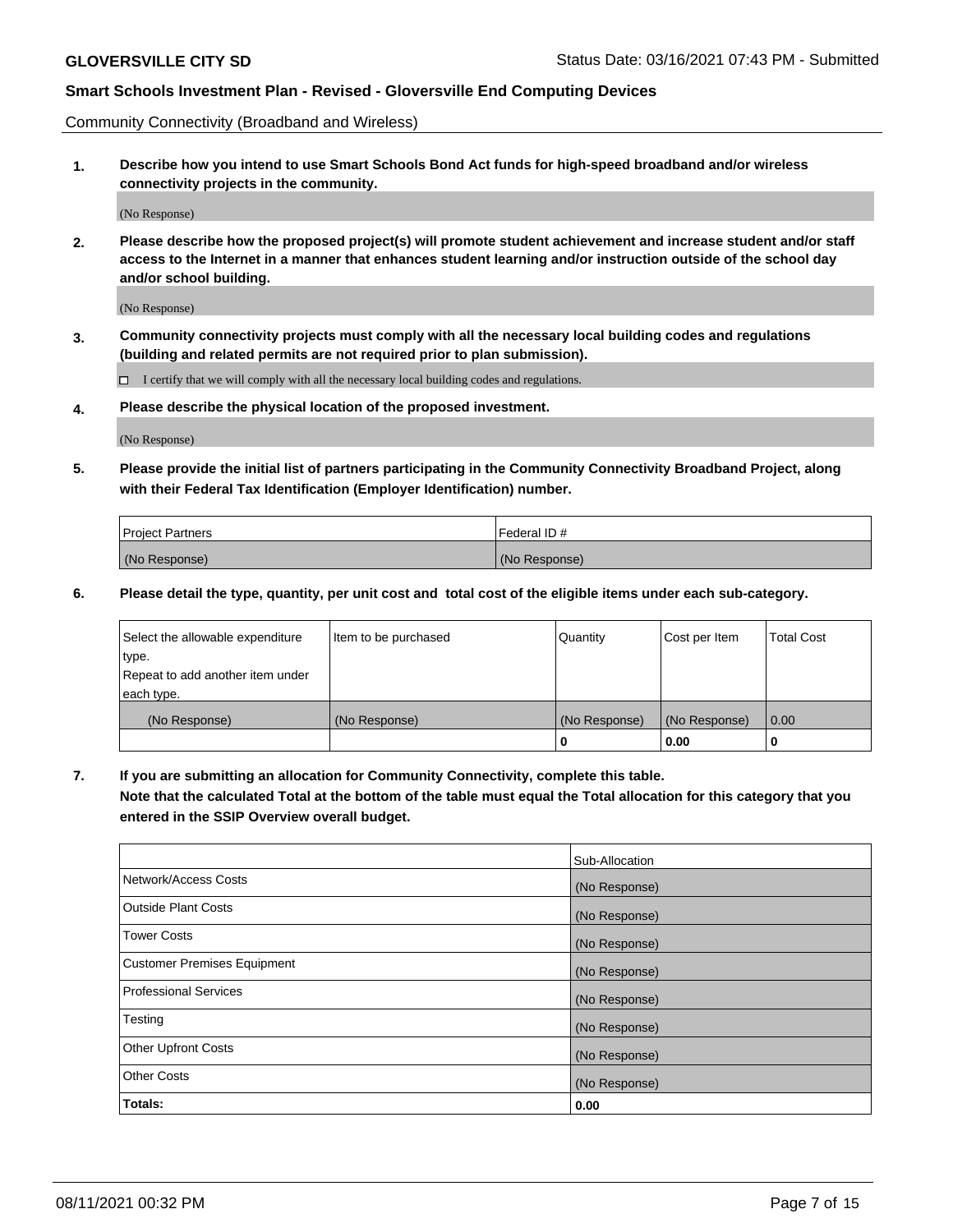### Classroom Learning Technology

**1. In order for students and faculty to receive the maximum benefit from the technology made available under the Smart Schools Bond Act, their school buildings must possess sufficient connectivity infrastructure to ensure that devices can be used during the school day. Smart Schools Investment Plans must demonstrate that sufficient infrastructure that meets the Federal Communications Commission's 100 Mbps per 1,000 students standard currently exists in the buildings where new devices will be deployed, or is a planned use of a portion of Smart Schools Bond Act funds, or is under development through another funding source. Smart Schools Bond Act funds used for technology infrastructure or classroom technology investments must increase the number of school buildings that meet or exceed the minimum speed standard of 100 Mbps per 1,000 students and staff within 12 months. This standard may be met on either a contracted 24/7 firm service or a "burstable" capability. If the standard is met under the burstable criteria, it must be:**

**1. Specifically codified in a service contract with a provider, and**

**2. Guaranteed to be available to all students and devices as needed, particularly during periods of high demand, such as computer-based testing (CBT) periods.**

**Please describe how your district already meets or is planning to meet this standard within 12 months of plan submission.**

We have already met this goal. We currently have a 1Gb up and down broadband connection via First Light and we have 10Gb connections between buildings.

- **1a. If a district believes that it will be impossible to meet this standard within 12 months, it may apply for a waiver of this requirement, as described on the Smart Schools website. The waiver must be filed and approved by SED prior to submitting this survey.**
	- By checking this box, you are certifying that the school district has an approved waiver of this requirement on file with the New York State Education Department.
- **2. Connectivity Speed Calculator (Required). If the district currently meets the required speed, enter "Currently Met" in the last box: Expected Date When Required Speed Will be Met.**

|                         | l Number of<br><b>Students</b> | Required Speed<br>l in Mbps | Current Speed in<br>l Mbps | <b>Expected Speed</b><br>to be Attained | <b>Expected Date</b><br>When Required<br> Within 12 Months  Speed Will be Met |
|-------------------------|--------------------------------|-----------------------------|----------------------------|-----------------------------------------|-------------------------------------------------------------------------------|
| <b>Calculated Speed</b> | 2.700                          | 270.00                      | 1000                       | l (No Response)                         | Already met.                                                                  |

**3. If the district wishes to have students and staff access the Internet from wireless devices within the school building, or in close proximity to it, it must first ensure that it has a robust Wi-Fi network in place that has sufficient bandwidth to meet user demand.**

**Please describe how you have quantified this demand and how you plan to meet this demand.**

To ensure the student and staff access to the Internet from wireless devices within the school building and the district has a robust Wi-Fi network in place with sufficient bandwidth to meet users demands the following steps have been taken:

1. In 2019-2020 the district completed its initial upgrade of its wireless infrastructure to ensure that wireless devices could be used throughout the entire district.

 2.The district conducts bi-annual district wide internet and bandwidth surveys as well as heat mapping technology to identify areas with lower bandwidth or dead spots and make the appropriate changes.

3. One building has been identified to complete on-line field testing to test our connectivity bandwidth.

**4. All New York State public school districts are required to complete and submit an Instructional Technology Plan survey to the New York State Education Department in compliance with Section 753 of the Education Law and per Part 100.12 of the Commissioner's Regulations.**

**Districts that include educational technology purchases as part of their Smart Schools Investment Plan must have a submitted and approved Instructional Technology Plan survey on file with the New York State Education Department.**

By checking this box, you are certifying that the school district has an approved Instructional Technology Plan survey on file with the New York State Education Department.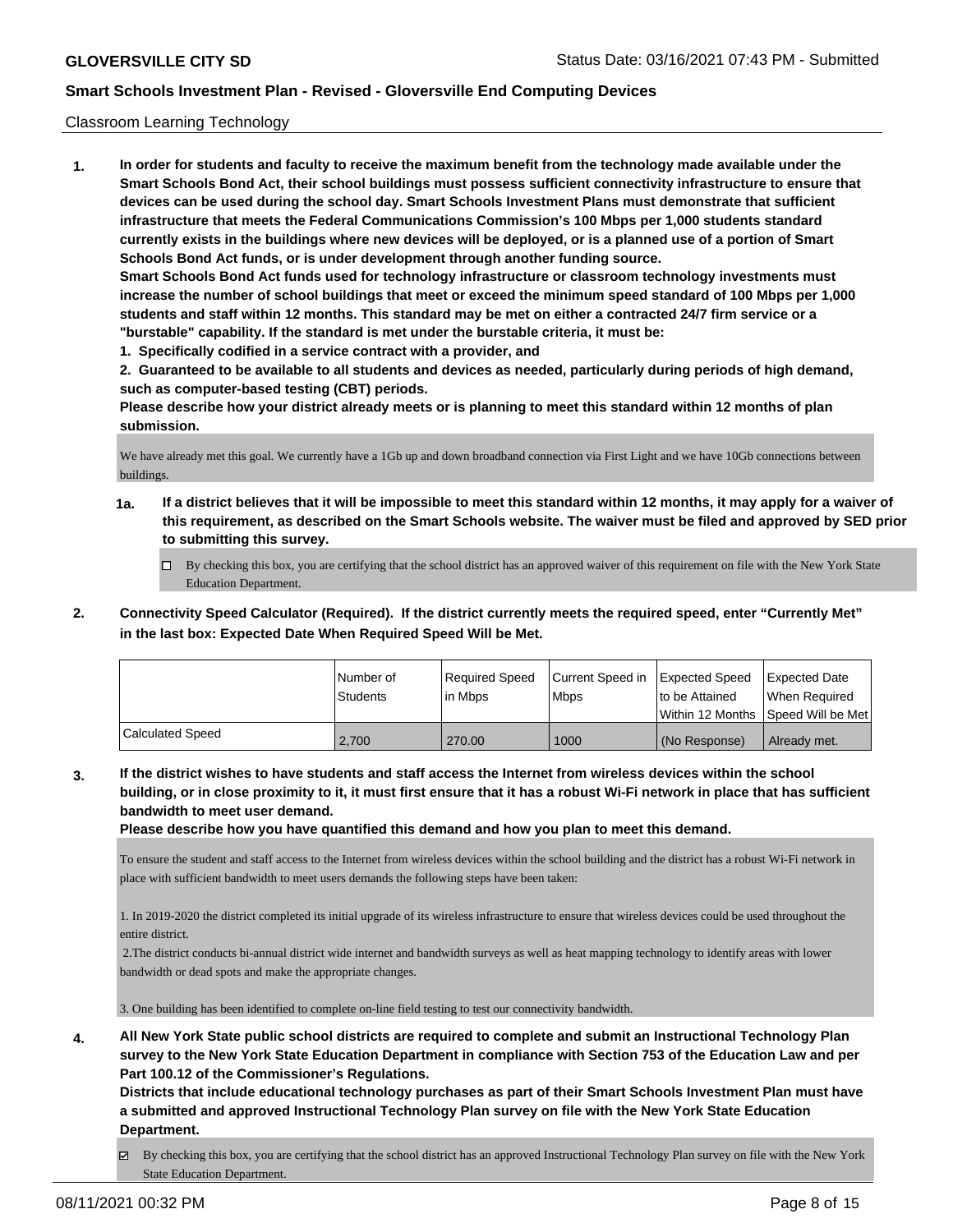### Classroom Learning Technology

**5. Describe the devices you intend to purchase and their compatibility with existing or planned platforms or systems. Specifically address the adequacy of each facility's electrical, HVAC and other infrastructure necessary to install and support the operation of the planned technology.**

The District plans includes the intention to purchase of additional instructional technology learning tools to promote and support differentiated learning instruction for our students, including: Promethean Boards Stands and mounts for Promethean Boards Promethean Board Support Laptop Computers (Chromebooks) Warranty and services for laptop computers (Chromebooks)

- **6. Describe how the proposed technology purchases will:**
	- **> enhance differentiated instruction;**
	- **> expand student learning inside and outside the classroom;**
	- **> benefit students with disabilities and English language learners; and**
	- **> contribute to the reduction of other learning gaps that have been identified within the district.**

**The expectation is that districts will place a priority on addressing the needs of students who struggle to succeed in a rigorous curriculum. Responses in this section should specifically address this concern and align with the district's Instructional Technology Plan (in particular Question 2 of E. Curriculum and Instruction: "Does the district's instructional technology plan address the needs of students with disabilities to ensure equitable access to instruction, materials and assessments?" and Question 3 of the same section: "Does the district's instructional technology plan address the provision of assistive technology specifically for students with disabilities to ensure access to and participation in the general curriculum?")**

**In addition, describe how the district ensures equitable access to instruction, materials and assessments and participation in the general curriculum for both SWD and English Language Learners/Multilingual Learners (ELL/MLL) students.**

**Please note: If this plan has been identified as a Remote Learning Plan to be submitted and reviewed on an expedited basis, the district should explain how this plan will facilitate remote and hybrid learning, in lieu of responding to the question above.**

#### **Enhance Differentiated Instruction**

The proposed technology aligns and supports our goal of providing each classroom and student with the updated technology tools to engage students in-school, hybrid, or remote learning needs.

The new technology and platforms will provide and promote differentiated instruction for our students, by:

Providing multiple avenues for learning and expressing understanding

ï¾ Provide updated technology tools for students to collaborate or work individually

Individual and/or specialized instruction can be delivered for students with disabilities and English

Language Learners

Formative assessments and/or pools can be incorporated throughout lessons allowing instructional interventions to occur during instruction.

#### **Expanded Student Learning Inside and Outside the Classroom**

The proposed technology continues the district's plan to offer UPK -12 one-to-one Chromebooks access for in-school, hybrid or remote learning. The new technology and platforms will provide:

synchronous learning opportunities

asynchronous small group collaboration or independent learning opportunities

the ability to record instructional videos for future review of live stream access for students outside the classroom.

**Contributions to the reduction of learning gaps for students with disability and English Language Learners**

Adaptive and/or assistive software and technology purchased to provide additional opportunities for students to participate within general educational settings.

Improved technology will allow improved auditory, visual and at times tactile instruction to meet the diverse needs of our students.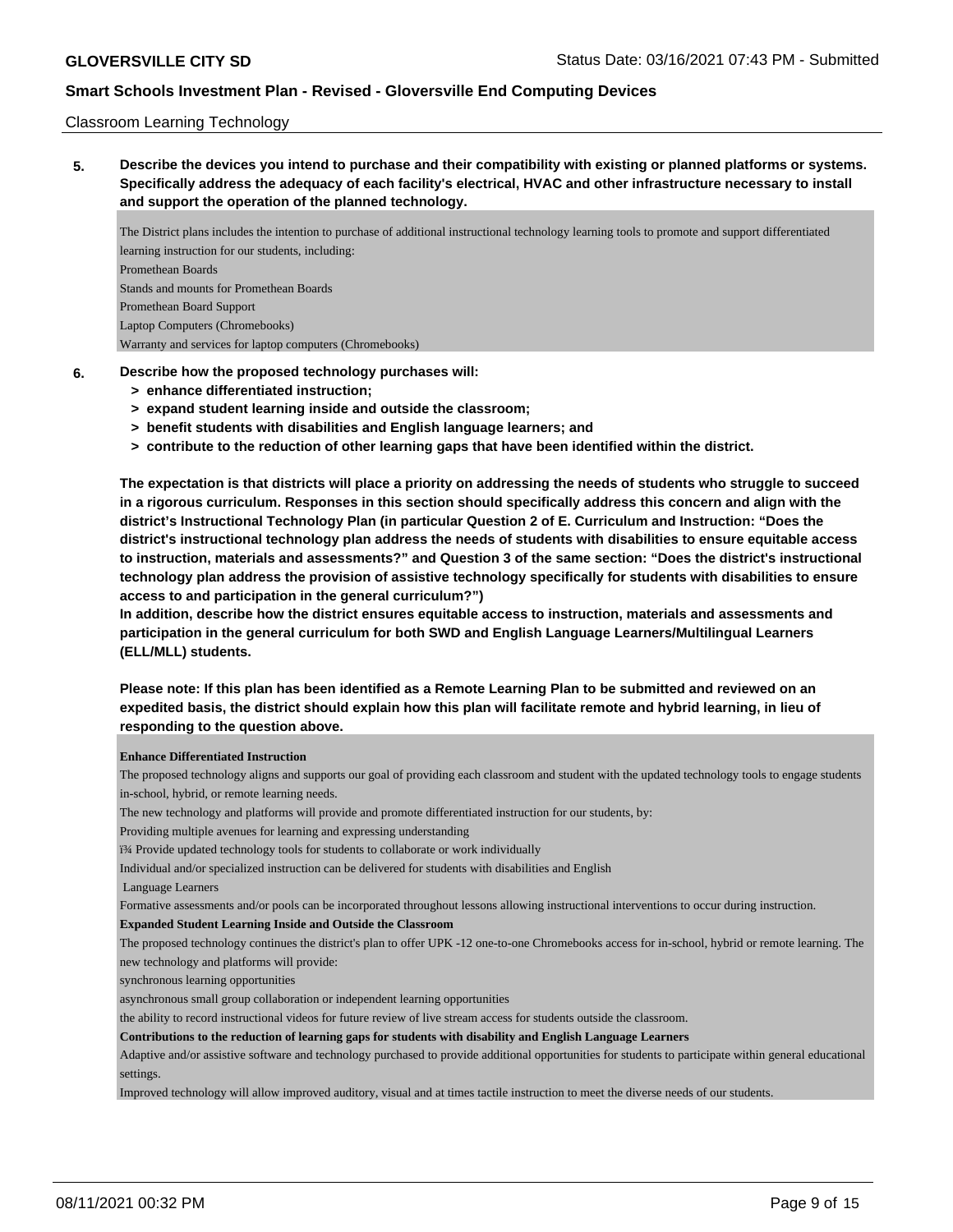Classroom Learning Technology

**7. Where appropriate, describe how the proposed technology purchases will enhance ongoing communication with parents and other stakeholders and help the district facilitate technology-based regional partnerships, including distance learning and other efforts.**

The District plan is to layer in distance learning equipment into multiple classrooms allowing:

\* opportunities for additional distance learning opportunities for our students

\* professional development opportunities within the district and with regional partners

\* with one platform allowing parent access to view student's homework submissions and communicate with teachers.

**8. Describe the district's plan to provide professional development to ensure that administrators, teachers and staff can employ the technology purchased to enhance instruction successfully.**

**Note: This response should be aligned and expanded upon in accordance with your district's response to Question 1 of F. Professional Development of your Instructional Technology Plan: "Please provide a summary of professional development offered to teachers and staff, for the time period covered by this plan, to support technology to enhance teaching and learning. Please include topics, audience and method of delivery within your summary."**

## **Please note: If this plan has been identified as a Remote Learning Plan to be submitted and reviewed on an expedited basis, the district should provide a statement confirming that the district has provided or will provide professional development on these devices to its staff, in lieu of responding to the question above.**

The district has develped an improved professional development plan with the deployment of the following members to provide professional development for the administrators, teachers, and staff so they fully utlize the technology required to enhance instruction successfully. Professional Development Team: Director of Information Technology, District Computer Support Specialist, NERIC Technology Support Providers, NERIC Instructional Support Providers, CAP Region, HFM BOCES Instructional Support Providers, Model Schools Instructional Opportunities, Colloaboration with the Director of Elementary C & I/Ed Law 2-d Coordinator, Building Instrucitonal SUpport Providers (NEW this year), Building Leader Literacy Coach PD Providers, in-house turn key trainers, and Science Master teacher and PD provider.

First the district will provide professional development for the following staff: 1) Director of Technology, and 2.) District Computer Suppport Specialist, and 3.) Building Instructional Supprt Providers, and the 4.) Master Science teacher to create in-house turnkey trainers. Supplemental professional development sessions will be offered through Model Schools , vendor sessions, and NERIC Technology Support Providers. The professional development sessions will be offered in a variety of settings and at differerent hour (classroom micro sessions, faculty meetings, department meetings, before and after school) to ensure all administrators, teachers and staff have the ability to attend.

Professional development sessions will be created to meet the wide range of ability and skills displayed across the district. Sessions included, but not limited to: Introduction to Promethan Board Training, Intro to ActivInspire, Hybrid/Remote Learning with Promethean, STEM in Your Promethan Classroom.

**9. Districts must contact one of the SUNY/CUNY teacher preparation programs listed on the document on the left side of the page that supplies the largest number of the district's new teachers to request advice on innovative uses and best practices at the intersection of pedagogy and educational technology.**

 $\boxtimes$  By checking this box, you certify that you have contacted the SUNY/CUNY teacher preparation program that supplies the largest number of your new teachers to request advice on these issues.

#### **9a. Please enter the name of the SUNY or CUNY Institution that you contacted.**

University of Albany

### **9b. Enter the primary Institution phone number.**

518-442-5092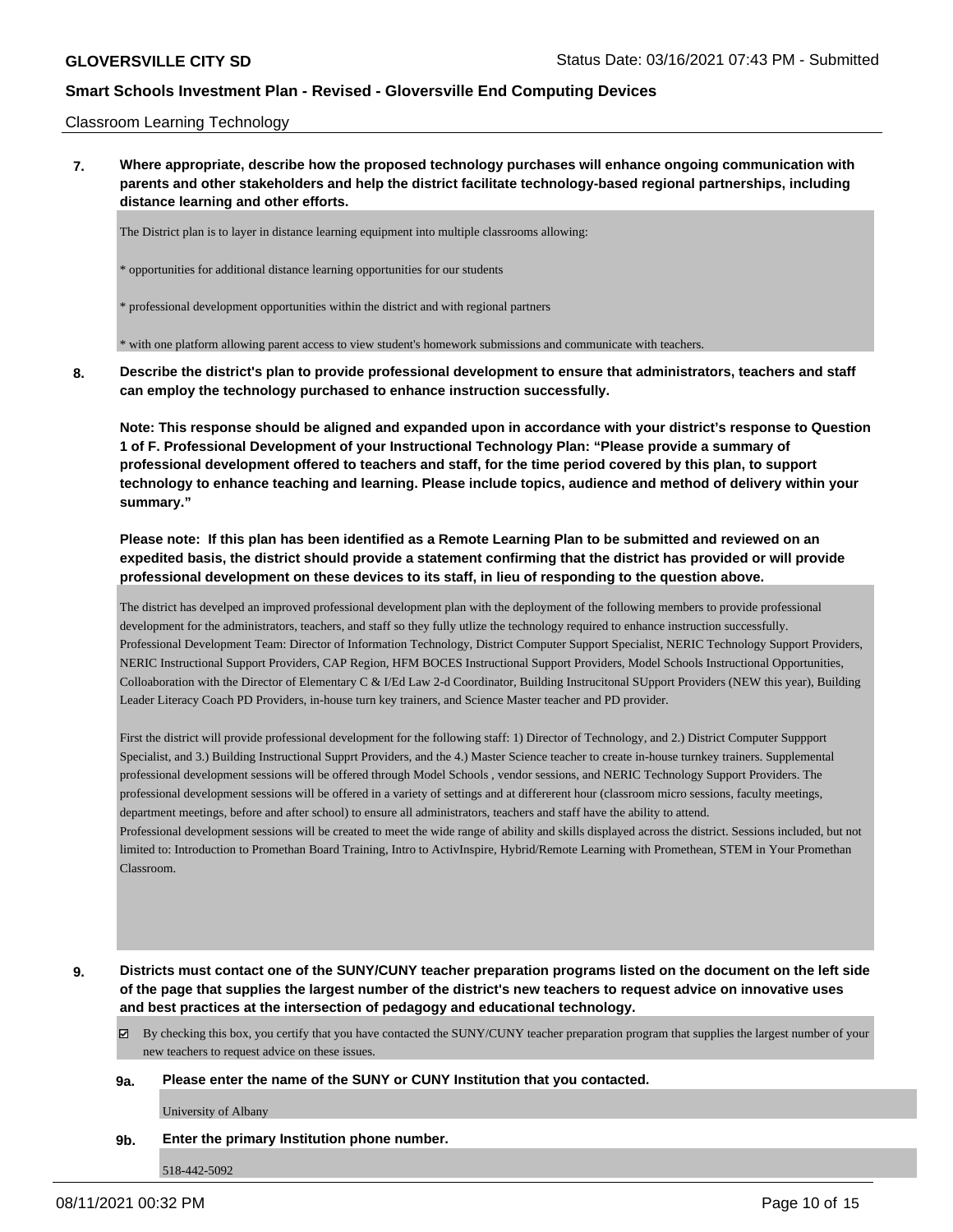Classroom Learning Technology

**9c. Enter the name of the contact person with whom you consulted and/or will be collaborating with on innovative uses of technology and best practices.**

Dr. Jason Lane

**10. To ensure the sustainability of technology purchases made with Smart Schools funds, districts must demonstrate a long-term plan to maintain and replace technology purchases supported by Smart Schools Bond Act funds. This sustainability plan shall demonstrate a district's capacity to support recurring costs of use that are ineligible for Smart Schools Bond Act funding such as device maintenance, technical support, Internet and wireless fees, maintenance of hotspots, staff professional development, building maintenance and the replacement of incidental items. Further, such a sustainability plan shall include a long-term plan for the replacement of purchased devices and equipment at the end of their useful life with other funding sources.**

 $\boxtimes$  By checking this box, you certify that the district has a sustainability plan as described above.

**11. Districts must ensure that devices purchased with Smart Schools Bond funds will be distributed, prepared for use, maintained and supported appropriately. Districts must maintain detailed device inventories in accordance with generally accepted accounting principles.**

By checking this box, you certify that the district has a distribution and inventory management plan and system in place.

**12. Please detail the type, quantity, per unit cost and total cost of the eligible items under each sub-category.**

| Select the allowable expenditure | Item to be Purchased                                                                             | Quantity | Cost per Item | <b>Total Cost</b> |
|----------------------------------|--------------------------------------------------------------------------------------------------|----------|---------------|-------------------|
| type.                            |                                                                                                  |          |               |                   |
| Repeat to add another item under |                                                                                                  |          |               |                   |
| each type.                       |                                                                                                  |          |               |                   |
| Interactive Whiteboards          | Promethean ActivPanel Titanium 75                                                                | 108      | 3.900.00      | 421,200.00        |
| Interactive Whiteboards          | Promethean AP-ASW-90 - stand                                                                     | 97       | 700.00        | 67,900.00         |
| Interactive Whiteboards          | Tripp Lite Mobile TV Floor Stand Cart<br>Height-Adjustable LCD 60-100                            | 11       | 522.00        | 5,742.00          |
| <b>Other Costs</b>               | Promethean ActivCare Plus On-Site<br>Support - extended service agreement<br>- 5 years - on-site | 108      | 250.00        | 27,000.00         |
| <b>Laptop Computers</b>          | Chromebook 3100                                                                                  | 600      | 269.00        | 161,400.00        |
| <b>Laptop Computers</b>          | Chromebook 11 3100 2-in-1                                                                        | 200      | 369.00        | 73,800.00         |
| <b>Other Costs</b>               | 3 Years Dell Limited Hardware<br>Warranty                                                        | 800      | 64.00         | 51,200.00         |
| <b>Other Costs</b>               | 3 Year Dell Accidental Damage<br>Service                                                         | 800      | 50.00         | 40,000.00         |
|                                  |                                                                                                  | 2,724    | 6.124.00      | 848.242           |

### **13. Final 2014-15 BEDS Enrollment to calculate Nonpublic Sharing Requirement (no changes allowed.)**

|            | <b>Public Enrollment</b> | Nonpublic Enrollment | <b>Total Enrollment</b> | Nonpublic<br>l Percentage |
|------------|--------------------------|----------------------|-------------------------|---------------------------|
| Enrollment | 2,728                    |                      | 2,728.00                | 0.00                      |

**14. If you are submitting an allocation for Classroom Learning Technology complete this table.**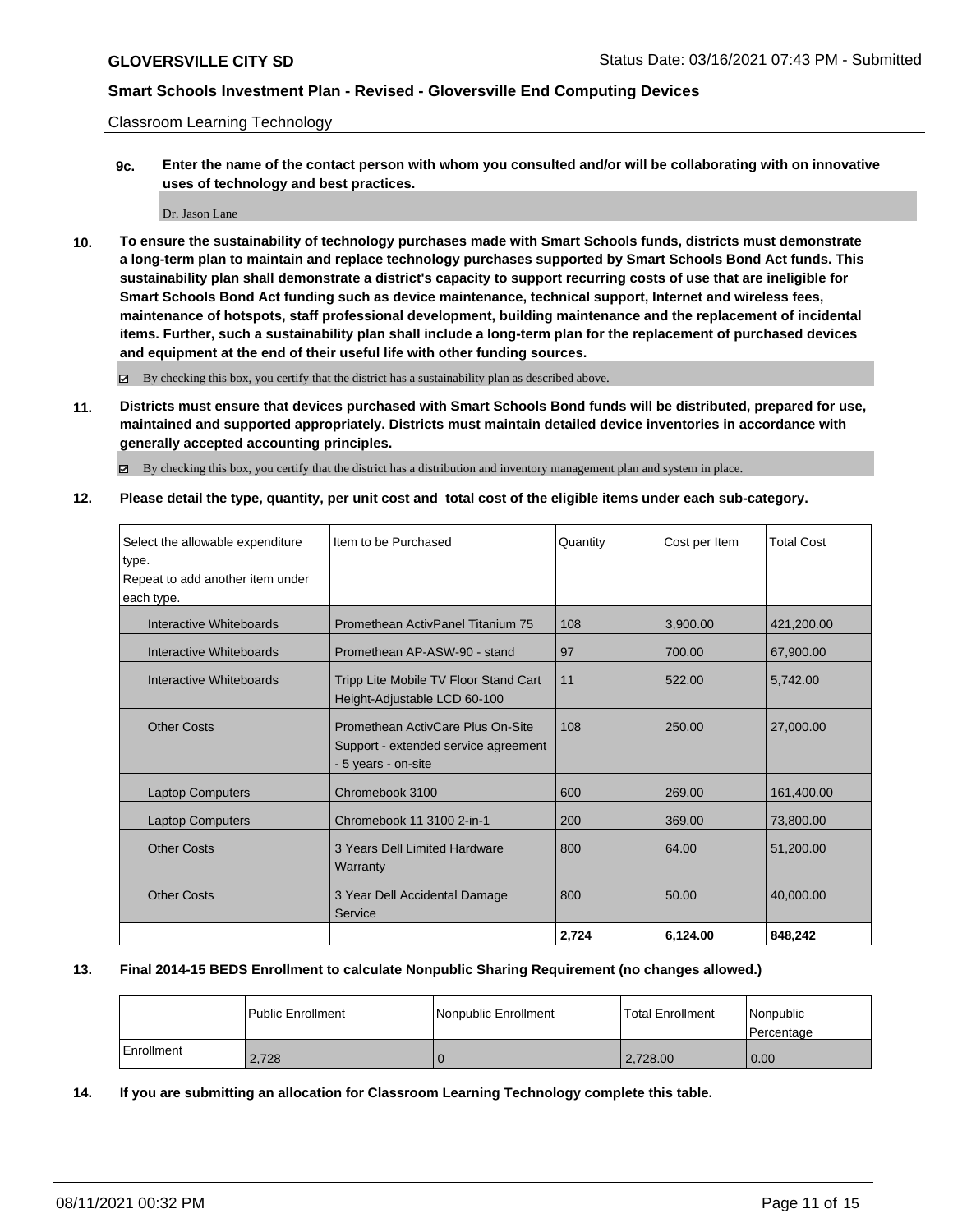Classroom Learning Technology

|                          | Public School Sub-Allocation | <b>Estimated Nonpublic Loan</b><br>Amount<br>(Based on Percentage Above) | <b>Estimated Total Public and</b><br>Nonpublic Sub-Allocation |
|--------------------------|------------------------------|--------------------------------------------------------------------------|---------------------------------------------------------------|
| Interactive Whiteboards  | 494,842.00                   | 0.00                                                                     | 494,842.00                                                    |
| <b>Computer Servers</b>  | (No Response)                | 0.00                                                                     | 0.00                                                          |
| <b>Desktop Computers</b> | (No Response)                | 0.00                                                                     | 0.00                                                          |
| <b>Laptop Computers</b>  | 235,200.00                   | 0.00                                                                     | 235,200.00                                                    |
| <b>Tablet Computers</b>  | (No Response)                | 0.00                                                                     | 0.00                                                          |
| <b>Other Costs</b>       | 118,200.00                   | 0.00                                                                     | 118,200.00                                                    |
| Totals:                  | 848,242.00                   | 0                                                                        | 848,242                                                       |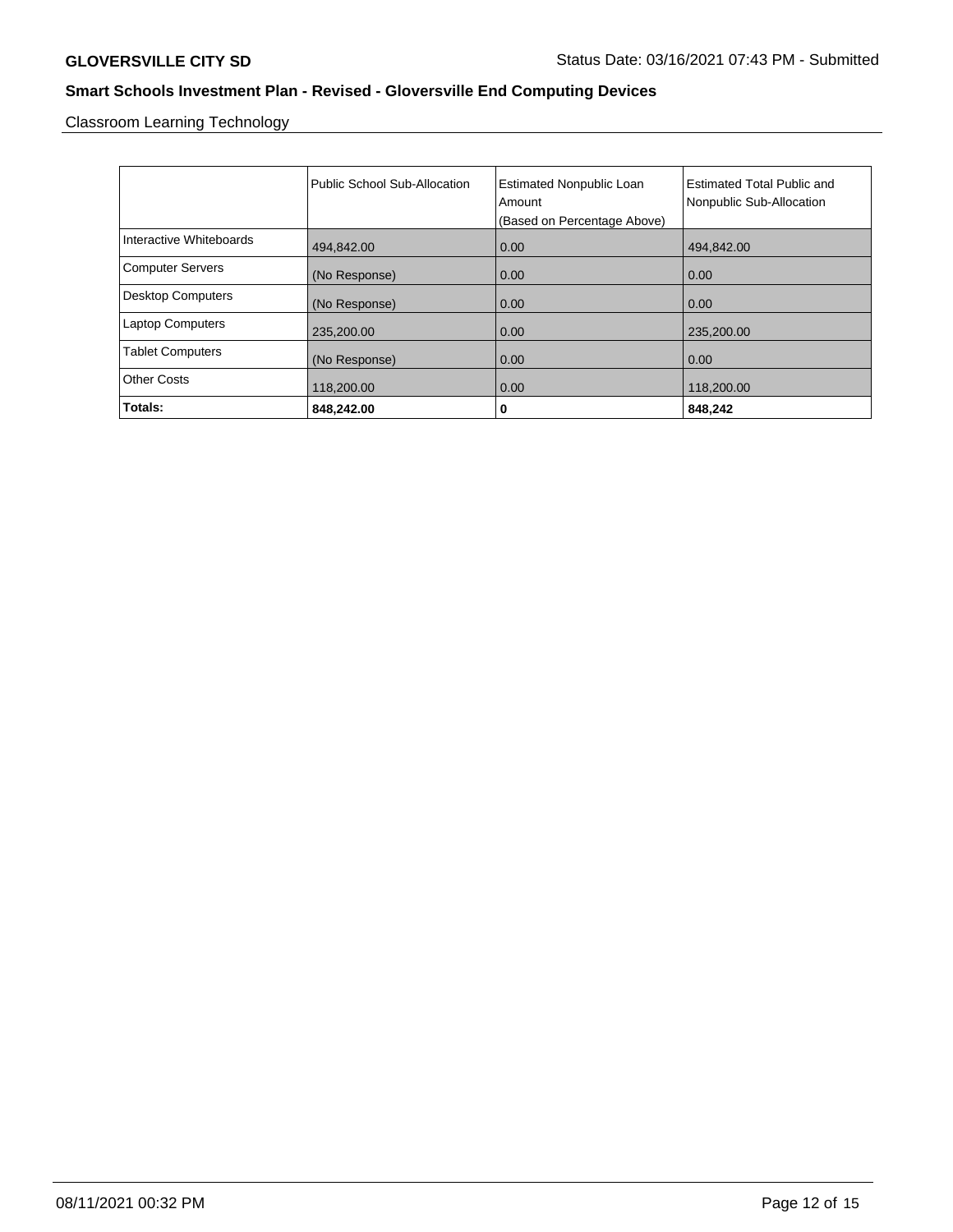### Pre-Kindergarten Classrooms

**1. Provide information regarding how and where the district is currently serving pre-kindergarten students and justify the need for additional space with enrollment projections over 3 years.**

(No Response)

- **2. Describe the district's plan to construct, enhance or modernize education facilities to accommodate prekindergarten programs. Such plans must include:**
	- **Specific descriptions of what the district intends to do to each space;**
	- **An affirmation that new pre-kindergarten classrooms will contain a minimum of 900 square feet per classroom;**
	- **The number of classrooms involved;**
	- **The approximate construction costs per classroom; and**
	- **Confirmation that the space is district-owned or has a long-term lease that exceeds the probable useful life of the improvements.**

(No Response)

**3. Smart Schools Bond Act funds may only be used for capital construction costs. Describe the type and amount of additional funds that will be required to support ineligible ongoing costs (e.g. instruction, supplies) associated with any additional pre-kindergarten classrooms that the district plans to add.**

(No Response)

**4. All plans and specifications for the erection, repair, enlargement or remodeling of school buildings in any public school district in the State must be reviewed and approved by the Commissioner. Districts that plan capital projects using their Smart Schools Bond Act funds will undergo a Preliminary Review Process by the Office of Facilities Planning.**

**Please indicate on a separate row each project number given to you by the Office of Facilities Planning.**

| Project Number |  |
|----------------|--|
| (No Response)  |  |
|                |  |

**5. Please detail the type, quantity, per unit cost and total cost of the eligible items under each sub-category.**

| Select the allowable expenditure | Item to be purchased | Quantity      | Cost per Item | <b>Total Cost</b> |
|----------------------------------|----------------------|---------------|---------------|-------------------|
| type.                            |                      |               |               |                   |
| Repeat to add another item under |                      |               |               |                   |
| each type.                       |                      |               |               |                   |
| (No Response)                    | (No Response)        | (No Response) | (No Response) | 0.00              |
|                                  |                      | U             | 0.00          |                   |

**6. If you have made an allocation for Pre-Kindergarten Classrooms, complete this table. Note that the calculated Total at the bottom of the table must equal the Total allocation for this category that you entered in the SSIP Overview overall budget.**

|                                          | Sub-Allocation |
|------------------------------------------|----------------|
| Construct Pre-K Classrooms               | (No Response)  |
| Enhance/Modernize Educational Facilities | (No Response)  |
| <b>Other Costs</b>                       | (No Response)  |
| Totals:                                  | 0.00           |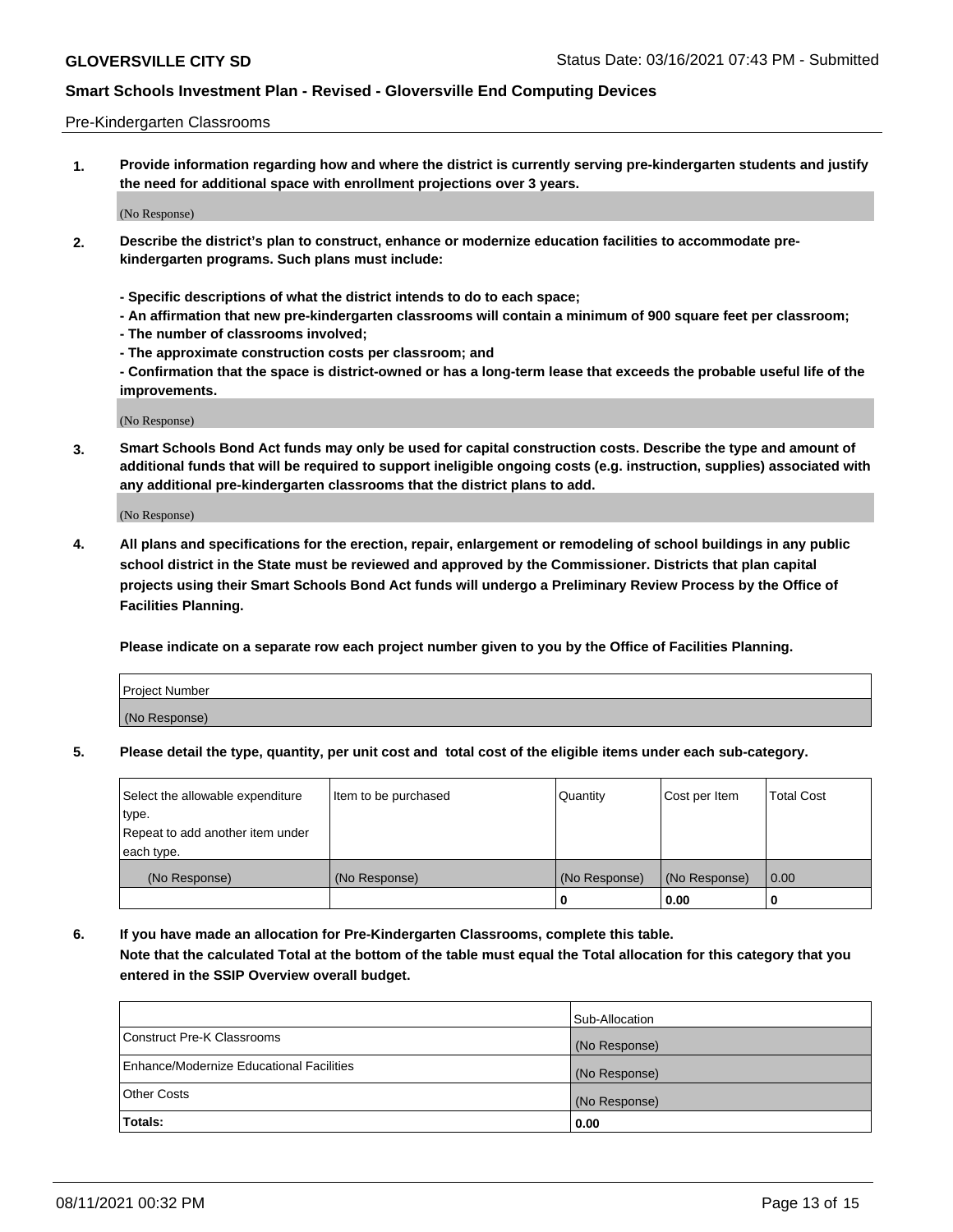Replace Transportable Classrooms

**1. Describe the district's plan to construct, enhance or modernize education facilities to provide high-quality instructional space by replacing transportable classrooms.**

(No Response)

**2. All plans and specifications for the erection, repair, enlargement or remodeling of school buildings in any public school district in the State must be reviewed and approved by the Commissioner. Districts that plan capital projects using their Smart Schools Bond Act funds will undergo a Preliminary Review Process by the Office of Facilities Planning.**

**Please indicate on a separate row each project number given to you by the Office of Facilities Planning.**

| Project Number |  |
|----------------|--|
|                |  |
|                |  |
|                |  |
| (No Response)  |  |
|                |  |
|                |  |

**3. For large projects that seek to blend Smart Schools Bond Act dollars with other funds, please note that Smart Schools Bond Act funds can be allocated on a pro rata basis depending on the number of new classrooms built that directly replace transportable classroom units.**

**If a district seeks to blend Smart Schools Bond Act dollars with other funds describe below what other funds are being used and what portion of the money will be Smart Schools Bond Act funds.**

(No Response)

**4. Please detail the type, quantity, per unit cost and total cost of the eligible items under each sub-category.**

| Select the allowable expenditure | Item to be purchased | Quantity      | Cost per Item | Total Cost |
|----------------------------------|----------------------|---------------|---------------|------------|
| ∣type.                           |                      |               |               |            |
| Repeat to add another item under |                      |               |               |            |
| each type.                       |                      |               |               |            |
| (No Response)                    | (No Response)        | (No Response) | (No Response) | 0.00       |
|                                  |                      | u             | 0.00          |            |

**5. If you have made an allocation for Replace Transportable Classrooms, complete this table. Note that the calculated Total at the bottom of the table must equal the Total allocation for this category that you entered in the SSIP Overview overall budget.**

|                                                | Sub-Allocation |
|------------------------------------------------|----------------|
| Construct New Instructional Space              | (No Response)  |
| Enhance/Modernize Existing Instructional Space | (No Response)  |
| <b>Other Costs</b>                             | (No Response)  |
| Totals:                                        | 0.00           |